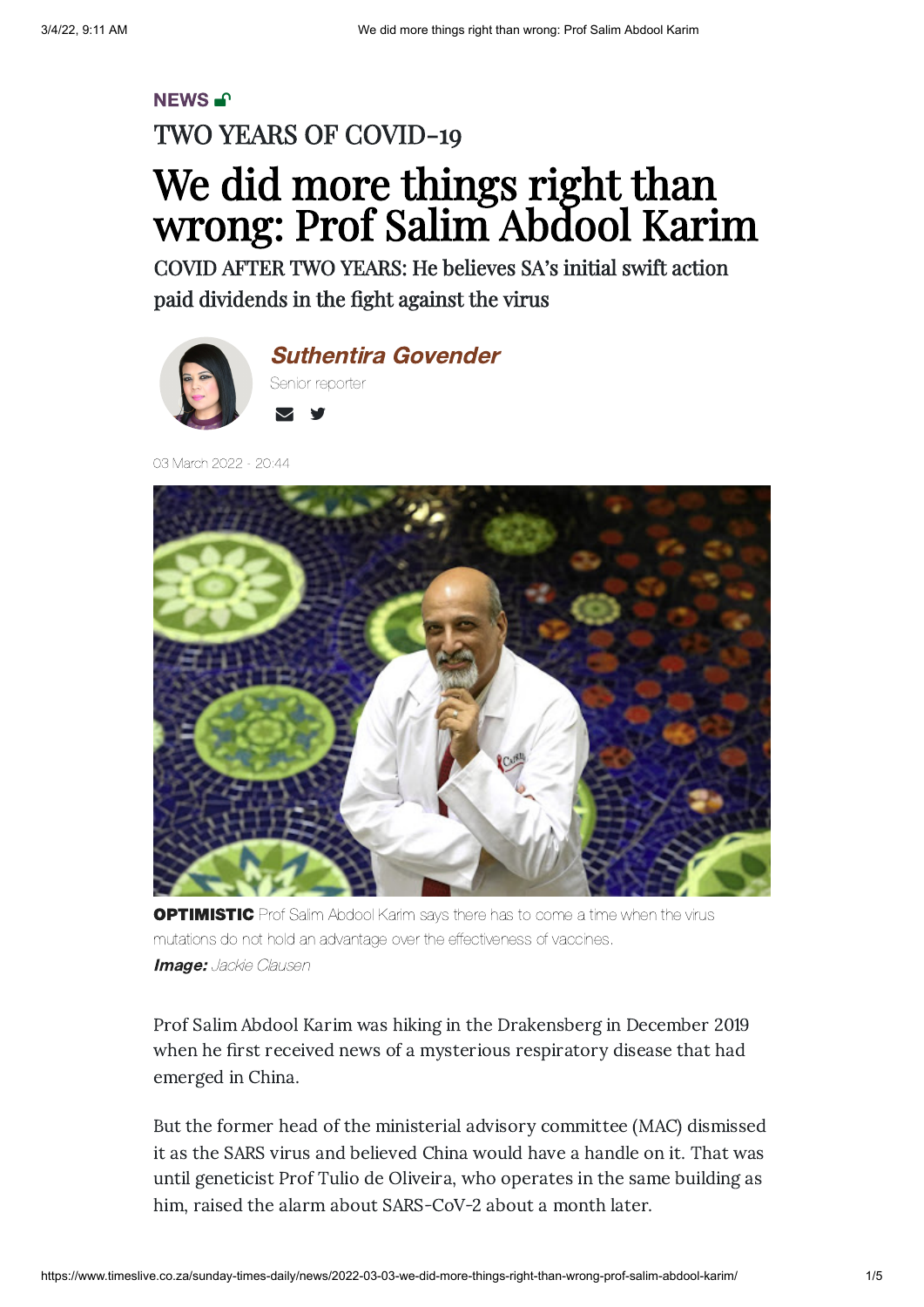It was then that Abdool Karim, a world-renowned epidemiologist and head of the Centre for the Aids Programme of Research in SA (Caprisa), sprang into action.

"While we were hiking I got an alert on my watch which said there are cases of pneumonia of unknown origin in the Chinese city of Wuhan. I didn't give it a second thought. I continued with my hike.

"When I returned to Durban I saw that there were one or two articles about it. Everything changed for me on January 11 2020 when Prof de Oliveira came up to my office and showed me the gene sequence of the pneumonia on Twitter. I looked at it and then realised we had something to worry about. It was significantly different from SARS ..."

Abdool Karim said he was in a "bit of denial" until the World Health Organisation declared Covid-19 as a public health emergency.

It was in early February of that year that he gathered his team to discuss the pending pandemic.

"We realised we had to take leadership, we were not going to sit there and let an epidemic happen to us," he said.

# **Karl Michael**<br>Prof Salim Ab We realised we had to take leadership, we were not going to sit there and let an epidemic happen to us.

- Prof Salim Abdool Karim

Already equipped to do PCR testing for HIV at the Caprisa lab, Abdool Karim and his team started testing staff for Covid-19 because they had thousands of patients coming into their clinics.

"We tested our staff every week. We also started testing people presenting with respiratory systems. We also started community testing ... There were no cases yet but we were being proactive.

"We were quite prepared and had done several hundred tests by the time the first patient was identified. Of course all of those tests were negative at the time," he said.

In early March, President Cyril Ramaphosa's adviser asked Abdool Karim to assist government with its plan to deal with Covid-19. On March 23 he was invited by then health minister Zweli Mkhize's office to attend an online meeting.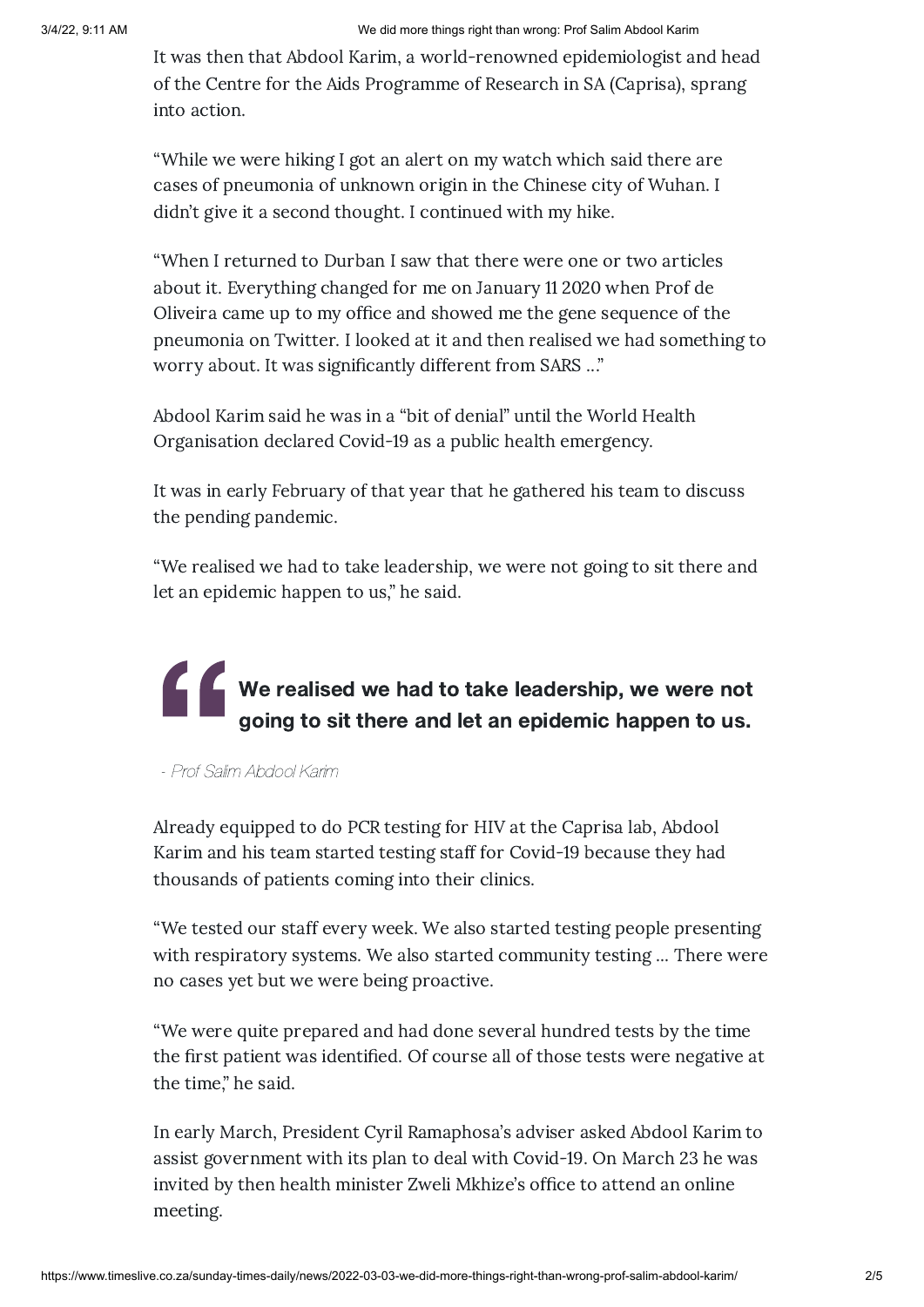It was there that it was announced Abdool Karim would chair the MAC. That same evening the president announced the hard lockdown.

"From the initial point when we were dealing with a very high level of uncertainty, I think our actions at the time were appropriate. We couldn't know whether we could afford not to do something and what damage it would cause. We were watching on television horrific pictures from Italy and New York, and we didn't want to see that in SA, so we had to act," he said.

He believes SA's initial swift action paid dividends.

"We postponed the initial wave by about eight weeks or so. I said at the time that the virus was going to come; we just had to be ready for it."

He admitted that SA made its "fair share of mistakes".

"I think we did more things right than wrong. When we did things wrong we did it in the presence of uncertainty ... In my one year on the MAC, I think we did the best we could. I think the country responded quite well," he said.

## THE WAY THE WAY THE REAL PROPERTY AND THE REAL PROPERTY. We were watching on television horrific pictures from Italy and New York, and we didn't want to see that in SA, so we had to act.

- Prof Salim Abdool Karim

However, the tide is turning, he said.

"But people are fed up and tired," said Abdool Karim.

Two years into the pandemic, Abdool Karim believes SA must adopt a longterm view on how to handle Covid-19.

"We have to look at better vaccines and better coverage. First generation vaccines that we have now, they do certain things. The next generation vaccines have to do something more. We don't know what the next variants are going to look like because variants don't come from each other. They all evolve in parallel. But we have to prepare."

Abdool Karim said the virus can't keep mutating in a way that gives it the advantage.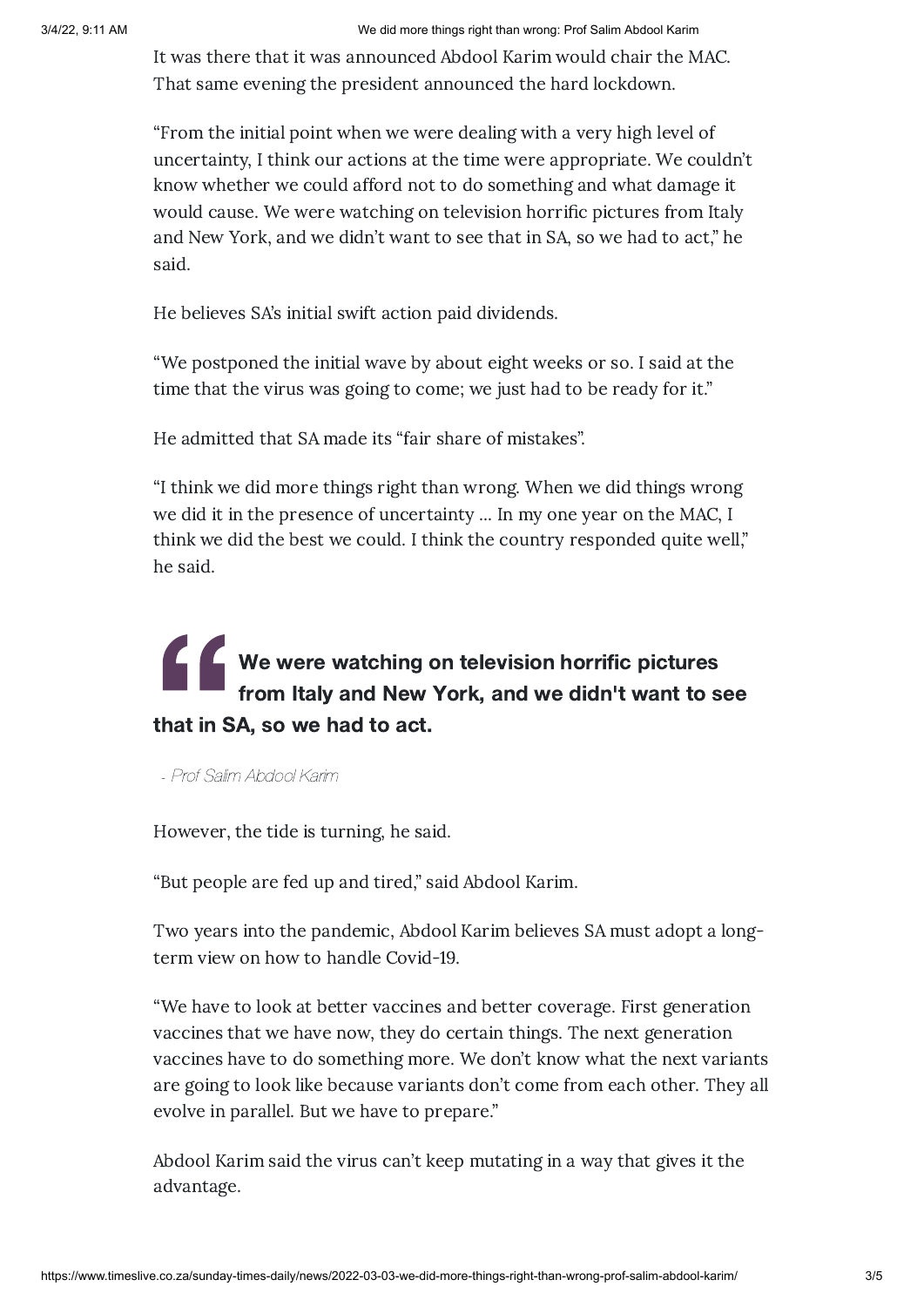"It has to come to a point where it will mutate but doesn't get an advantage. A new variant only comes about when a new virus with multiple mutations has an advantage over the other viruses.

"When you get to that point when you know that the virus can't mutate, you make vaccines that are much more effective against it," he said.

Abdool Karim predicted that by the end of this year, the response would have changed, "in that we would have a much higher proportion of people vaccinated, so we have less severe disease".

"There is a new drug made by Pfizer. You take a five-day course and it's 89% effective in preventing hospitalisation. It should be available by the end of the year.

"It will change the face of Covid from a disease that kills millions of people to a disease that we can treat. We have done exactly the same with HIV," he said.

### **Inmates stripping their tattoos to scrub gang past**



A novel gang-cessation and jobs program at a Chicago-area jail is giving inmates a chance to escape their gang lives. (March 4)



**attack**